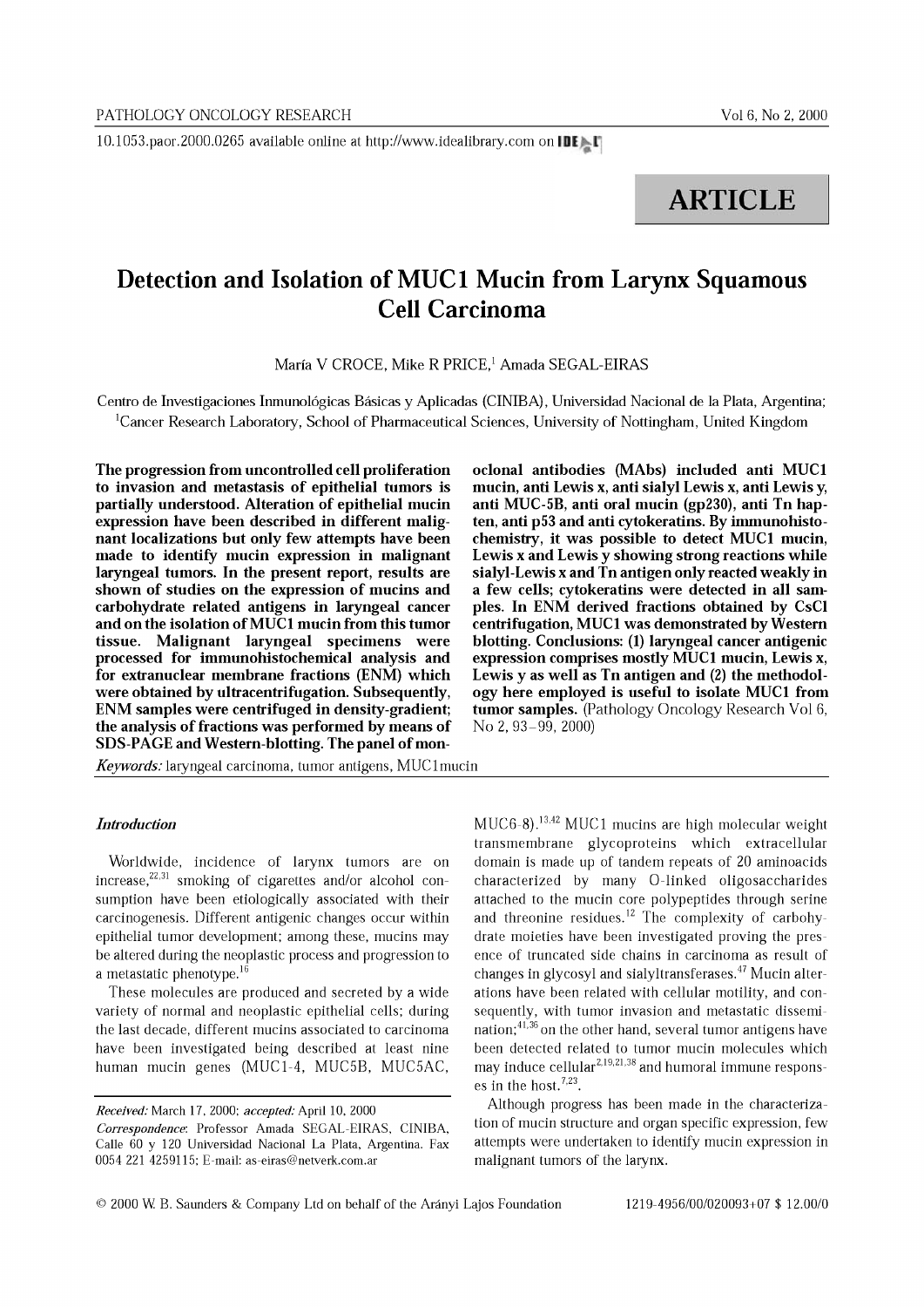In the present report we discuss results obtained on the expression of mucin antigens as well as the MUCI mucin isolation from laryngeal carcinoma cells.

### *Materials and Methods*

## *Tissue samples*

The present study was performed in a total of 20 malignant laryngeal tumors belonging to patients treated with surgical resection and classified according to UICC criteria TNM Classification of Malignant Tumors,  $5<sup>th</sup>$  edition.<sup>18</sup> Clinicopathological characteristics of patients are depicted in *Table 1.*

Normal squamous epithelia from the same localization were obtained by biopsy and they were included as controls.

Tissues were processed following routine directives; specimens were sectioned to cover different programmed studies (*Figure 1*); a piece of tissue was fixed in formaldehyde for histopathological diagnosis and immunohistochemical analysis while another tissue sample was rinsed with fresh sterile Hank's balanced cell solution and subsequent processed for the preparation of subcellular fractions.

All human studies have been reviewed by the University of La Plata Ethical Committee and experiments were performed according with the Helsinki Declaration. Informed consent was obtained from all patients included in this study.

#### *Preparation ofextranuclear membrane fractions*

Fractions were prepared from human tumor tissues.<sup>32</sup> Briefly, tissues were homogeneized in 1.41M PBS pH 7.2, at 4ml/g; homogenates were centrifuged at 600 x g and at 105000 x g at 4°C and precipitates (extranuclear membrane fraction) were resuspended in 1.41M PBS, liophylized and stored at  $-20^{\circ}$ C for subsequent density gradient centrifugation.

#### *Density-gradient centrifugation*

Samples from extranuclear membrane fractions in 4 M guanidium chloride 1% NP40 were centrifuged in 6 M guanidium chloride/CsCl (density 1.45 g/ml) at 40000 rpm for 66 h at 10°C in a Beckman Titanium 70.1 fixed-angle rotor; 500 µl fractions were collected and the density of each fraction determined using a Hamilton syringe (Merck, Dagenham, Essex, UK) as a pycnometer. $45$ 

## *SDS-PAGE and Immunoblotting*

Fractions were collected and dialysed against 1.41 M PBS at 4°C for 48 h and then liophylized, resuspended in SDS-PAGE sample buffer at reducing conditions and run following standard procedures $^{24}$  in a discontinuous buffer

system. After electrophoresis gels were either stained with Coomassie blue or they were transferred electrophoretically to nitrocellulose membranes $46$  and incubated with different monoclonal antibodies.

#### *Immunohistochemical analysis*

This technique was developed according to a previous report, $\delta$  with minor modifications. All specimens were fixed in phosphate buffered formalin, embedded in paraffin and cut into  $5 \mu m$  serial sections. Deparaffinized sections were treated with 10mM sodium citrate buffer at  $100^{\circ}$ C for 5 minutes,<sup>40</sup> then, they were incubated overnight at 4°C with mouse monoclonal antibodies. Negative controls were incubated with PBS instead of monoclonal antibodies.

The whole area of each sample was observed by sequentially examining low power  $(x10)$  optical fields; the staining of cytoplasm, plasma and nuclear membranes were also evaluated. Cells were considered positive when at least one of these components was stained; heterogeneity was graded according to positive reactions, intensity and distribution. Staining intensity was graded as negative, low, moderate and strong.<sup>11</sup>

With respect to p53, and considering other reports,  $34$  a sample was coded as positive even when only a few cells were reactive.

#### *Table 1* Clinicopathological characteristics of patients.

| <i>Characteristics</i>                                                                       | No. of patients (%)  |  |  |  |  |
|----------------------------------------------------------------------------------------------|----------------------|--|--|--|--|
| Sex                                                                                          |                      |  |  |  |  |
| Male<br>Female                                                                               | 20/20<br>0/20        |  |  |  |  |
| Age, years<br>$<\!\!65$                                                                      | 2/20                 |  |  |  |  |
| >65                                                                                          | 18/20                |  |  |  |  |
| T stage<br>T <sub>1</sub>                                                                    | 0/20                 |  |  |  |  |
| T <sub>2</sub><br>T <sub>3</sub><br>T <sub>4</sub>                                           | 2/20<br>9/20<br>9/20 |  |  |  |  |
| N stage<br>$_{\rm N0}$                                                                       | 0/20                 |  |  |  |  |
| N <sub>1</sub><br>N2                                                                         | 4/20<br>16/20        |  |  |  |  |
| Metastases<br>M <sub>0</sub><br>M1                                                           | 19/20<br>1/20        |  |  |  |  |
| Differentiation<br>Well differentiated<br>Moderately differentiated<br>Poorly differentiated | 2/20<br>9/20<br>9/20 |  |  |  |  |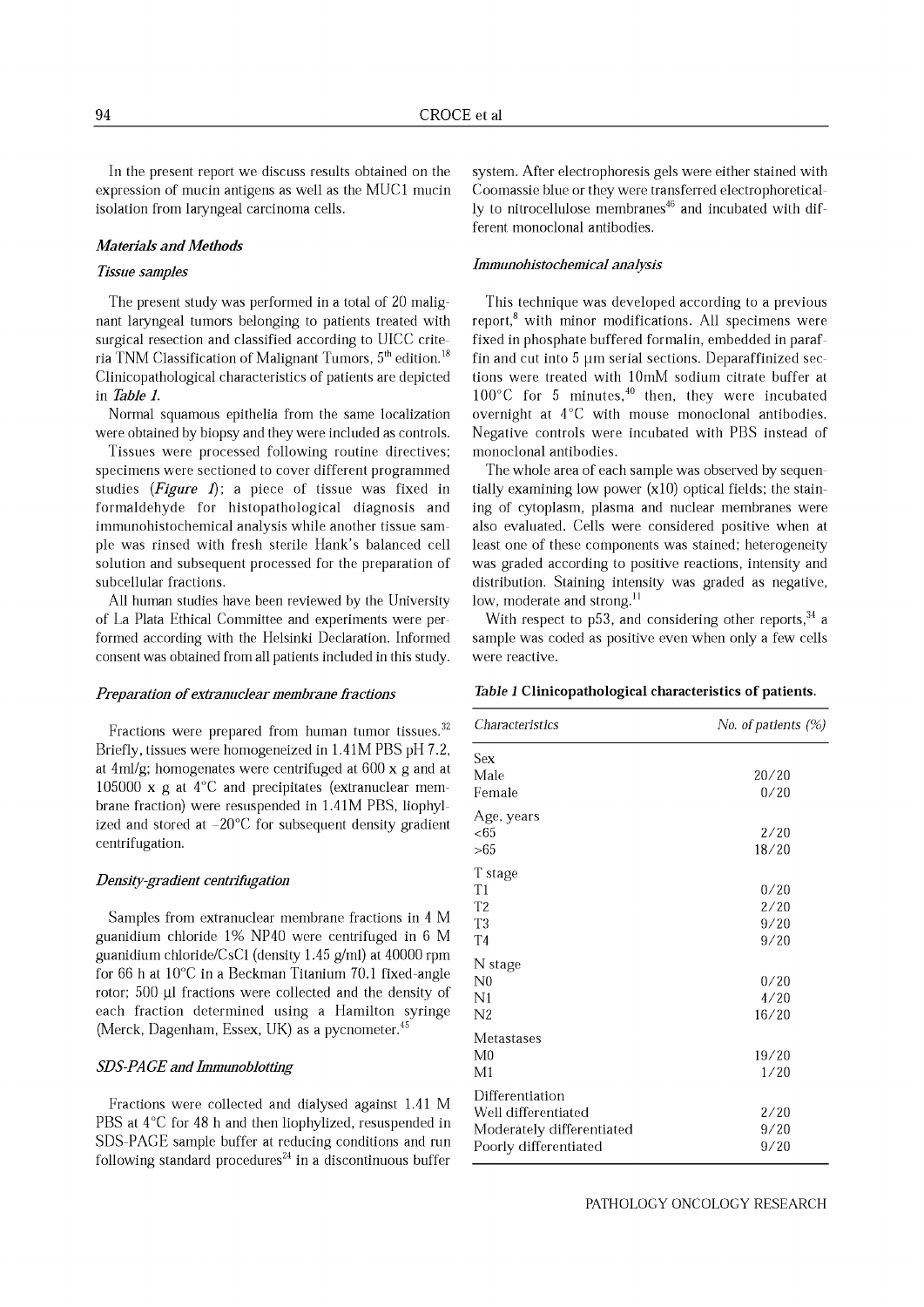

*Figure* 1. *Summary illustration* of *the methodology applied in this work.*

### *Monoclonal antibodies (Mabs)*

The following monoclonal antibodies (Mabs) were assayed: C14 Mab, an IgM anti-Lewis y hapten against the difucosylated Type-2 blood group chains,<sup>4</sup> Mab KM93 (IgM), an anti syalil-Lewis x and KM380 (IgM), an anti Lewis x.<sup>15</sup> Three anti MUC1 Mabs were employed: Mab C-595 (IgG3) defines the tetrameric epitope Arg-Pro-Ala-Pro in the MUC1 protein core,<sup>32</sup> HMFG1 and HMFG2<sup>43</sup> define the epitopes PDTR and DTR respectively.<sup>33</sup> Mab 83D4 (IgM) against Tn determinant,<sup>30</sup> an anti MUC-5B (PANH2 Mab) (IgG1) raised against partially deglycosylated MG1,<sup>28</sup> PANH3, an anti MUC-7 and PANH4 Mab (IgM) an anti gp230 derived from buccal mucosa.<sup>27</sup> Also, anti-p53 Mab (mouse IgG2a isotype) (SIGMA No. P-5813) and finally, an anti-human cytokeratin (CK)/HRP against keratins 5, 6, 8, 17 and 19 (Dako EPOS, Code No. U 7022) was assayed.

## *Results*

By routine techniques, histopathological examination was performed; all tumors were identified as invasive squamous cell carcinoma of the larynx; it was possible to observe two different types of cells: tumor large cells and small ones with intense staining and with round nuclei; prominent anaplasia, anisocytosis as well as anisocariosis were present; bizarre mitotic figures were also seen. In a group of samples, the expression of different tumor antigens was studied using a panel of monoclonal antibodies; results are summarised in *Table 2.*

MUC1 mucin was detected with C595 MAb in four out of seven tumor patients' samples; in most reactive cells, a homogeneous cytoplasmic immune-staining was shown *(Figure 2a);* often, a perinuclear reaction was detected; also several cellular membranes revealed a positive staining while nuclei remained negative the other anti-MUCI MAbs did not display any reactivity.

Another feature of the distribution of antigenic expression was a strong cytoplasmic reaction observed with anti Lewis x MAb (KM380) in four out of seven samples while only a moderate reaction was detected in one sample; an example of one tumor is depicted in *Figure 2b.* C14 MAb (anti Lewis y antigen) showed a consistent staining restricted to the cytoplasm in some cells; 83D4 (antiTn hapten) stained weakly with a homogeneous pattern while KM93 MAb (anti-sialyl Lewis x) only reacted in a few cells in some tumor specimens.

All samples stained with the anticytokeratin MAb most-1y in the cytoplasm while p53 was widely detected in cell nucleus; only one sample showed a positive reaction with anti oral mucin gp230 while negative results were obtained with the other MAbs: anti MUC-5B as well as MUC-7.

Normal squamous epithelia belonging to the same localization were analysed; expression of oral mucin (gp230), and Lewis x was found in three out of seven samples considered; sialyl Lewis x and Lewis y in 4/7 while MUCI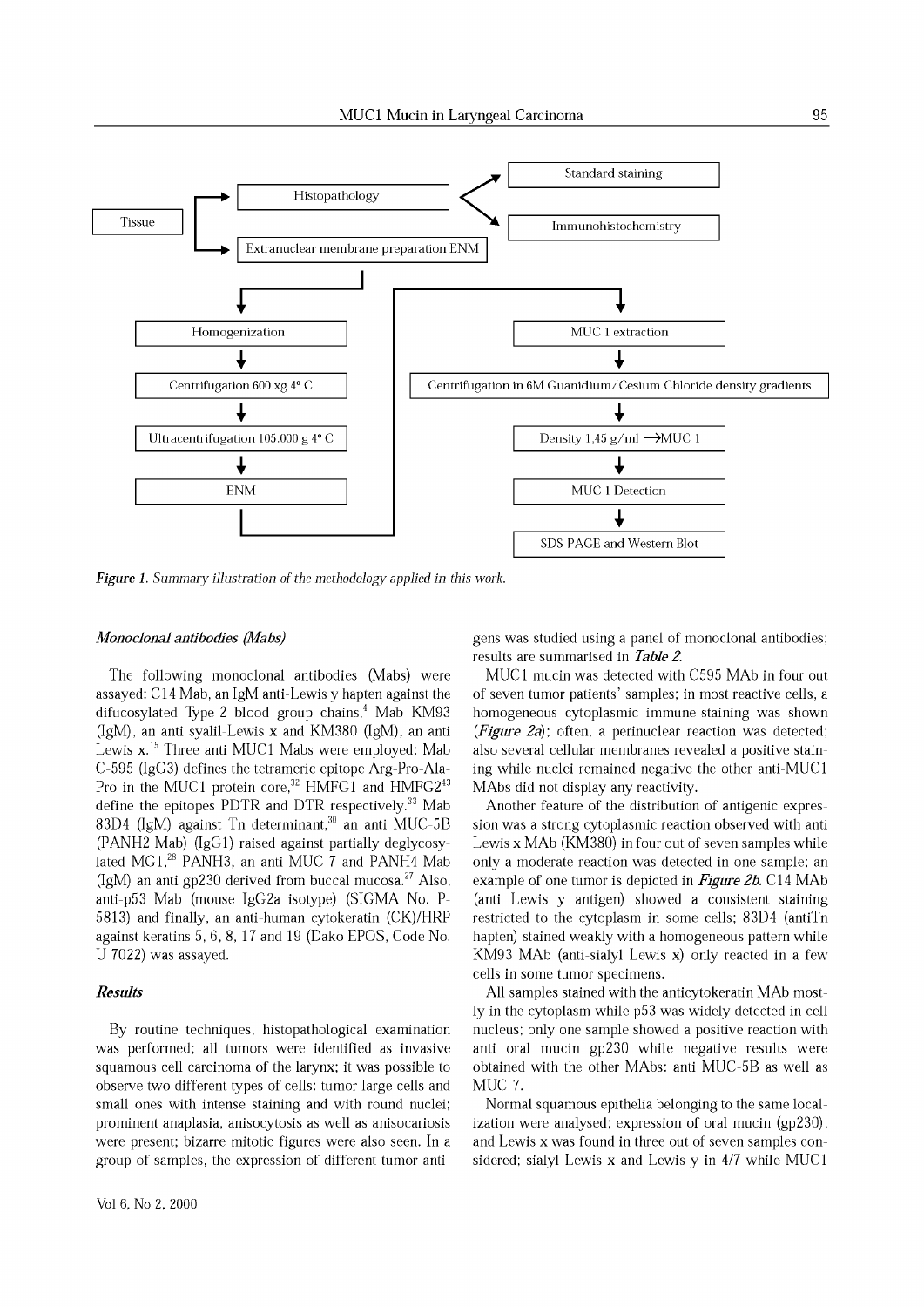| Patient | Monoclonal Antibodies |                             |                  |  |                        |   |  |       |                             |              |
|---------|-----------------------|-----------------------------|------------------|--|------------------------|---|--|-------|-----------------------------|--------------|
| Number  | Lewis y               | Sialyl Lewis x Lewis x MUC1 |                  |  | Tn hapten Muc-5B Muc-7 |   |  | Gp230 | P53                         | Cytokeratins |
|         |                       | Å                           | $\bullet\bullet$ |  | $\frac{5}{6}$          |   |  | ∩     | R                           | å            |
|         |                       |                             | $\bullet\bullet$ |  |                        |   |  |       |                             | 6            |
|         |                       |                             |                  |  |                        |   |  | Ω     | $\frac{2}{5}$               | ŝ            |
|         |                       |                             |                  |  |                        |   |  | å     |                             | ŝ            |
| b       |                       |                             |                  |  |                        |   |  |       | R                           |              |
| 6       |                       |                             | $\bullet\bullet$ |  | F                      |   |  | ∩     | $\ddot{\tilde{\mathbf{s}}}$ |              |
|         |                       | П                           |                  |  |                        | ∩ |  |       |                             |              |

*Table* 2. Summary of immunohistochemical analysis of tumor samples

 $O = negative$ 

 $\hat{\boldsymbol{\epsilon}}$  = mild positive reaction

• = moderate positive reaction

 $\bullet \bullet$  = strong positive reaction

and Tn antigen in 2/7. The outstanding feature of normal expression was its restriction to a few cells belonging to one epithelial stratum being the pattern of distribution quite homogeneous; mainly a weak cytoplasmic reaction was detected in all samples with one exception: MUC1 was exclusively expressed at cellular membranes. In one specimen, sialyl Lewis x was expressed in a few cells belonging to different epithelial strata; on the other hand, cytokeratins were detected in small amounts with a weak and homogeneous cytoplasmic pattern while in most cases, p53 was observed in a few cells from one normal specimen.

In order to isolate MUCI mucin from laryngeal tumors, extranuclear membranes were prepared and analysed by SDS-PAGE and Western-blotting incubated with anti MUCI Mabs. In specimen belonging to patient number 1, these studies showed a positive reaction with C595 Mab; the same positive staining was obtained with anti Lewis x and anti Tn hapten of the same tumor sample (data not shown). Extranuclear membranes isolated from this tumor sample were subjected to density gradient centrifugation in guanidin Cs Cl; fractions obtained were subsequently analysed by SDS-PAGE and Western-blotting employing the panel of MAbs. Fraction 7 (from a density of 1.43 g/ml), reacted with anti MUCI C595 Mab by Westernblot; the major feature of staining pattern was the presence of two bands of high-molecular-mass material of more than 180 kDa and some trace minor bands *(Figure* 3); this fraction also showed reactivity with anti Lewis x and anti Tn hapten employing the same technique.

# *Discussion*

Neoplastic cells express a wide variety of molecules since the development and progression of cancer are regulated by the expression of different molecules encoded by a continuous enlarged list of diverse oncogenes and suppressor genes. Most immuno-biological functions as well



*Figure* 2. a) *Immunohistochemistry* of*larynx carcinoma with anti MUCI MAb* C595. *Intense staining is observed in cytoplasma* and plasmatic membrane. Non-reactive cells show a clear cytoplasm. (x100). b) Immunereactivity obtained by incubation with antiLewis x Mab (KM380). The positive reaction is observed in the cytoplasm with a vesicle pattern; mitosis in the centre of the *picture (x630).*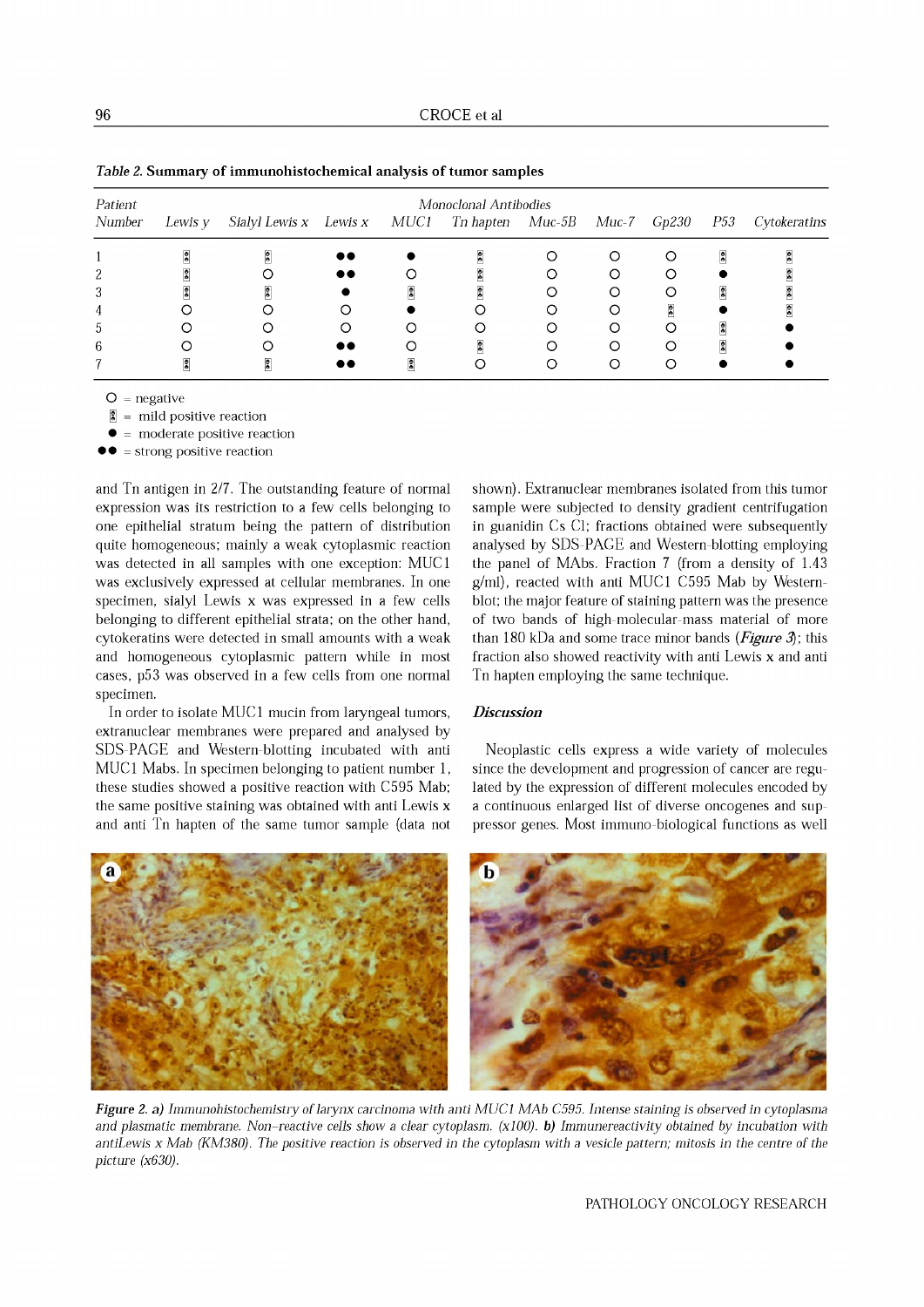as clinical properties of these molecules are still unknown, although some progress has been obtained in recent years. This relationship should be useful for the identification of accurate indicators in diverse aspects of neoplastic phenomena from basic knowledge to clinical practice.

Mucin alteration occurs during tumor development, such changes include differences in mucin-associated antigenic expression between cancer cells and their normal counterparts. By immunohistochemistry, series of MAbs against epithelial mucins and carbohydrate related antigens have been evaluated. It was possible to show a high expression of mucins and/or carbohydrate related antigens such as Lewis x, Lewis y and Tn hapten being sialyl Lewis x also expressed in a small number of samples; furthermore, this expression may be related to an advanced malignant disease since most tumors included in the present study were disseminated. Tumor associated antigens here evaluated have been reported to be factors associated with increased metastatic potential; $^{16,35,36}$ for instance, diverse mechanisms have shown to be involved in MUC1 cellular adhesion to vascular endothelium through exposing usually cryptic associated carbohydrate epitopes such as sialyl Lewis a and sialyl Lewis  $x$  expression<sup>41</sup> as well as through the interaction with ICAM-1.<sup>36</sup> Itoh et al<sup>20</sup> have studied the expression of MUCl, MUC2 and mucin carbohydrate antigens (Tn, sialyl-Tn, T, Lewis x, Lewis y and sialyl Lewis X-i) in normal, dysplastic and carcinoma of the pharynx and larynx; they found that only MUCI was an effective marker of dysplasia and carcinoma in these localizations being Tn antigen expressed exclusively by carcinoma specimens; T antigen expression increases according with malignant progression. In the present approach, one of the most significant finding was that only one specimen failed to react with the MAbs generated against mucin and/or carbohydrate related antigens. It is interesting to point out that these carbohydrate antigens may be carried on by a variety of carrier molecules, e.g., lipids, glycoproteins and mucins; this fact may partly explain the reaction in specimens number 2 and 6 of carbohydrate moieties without mucin expression.

The coexpression of Lewis y and sialyl Lewis x in samples that were also reactive with anti Lewis x was also a remarkable finding taking into account that they are structures based on type 2 (Ga114GlcNAc-) carbohydrate sequence; Lewis y is the result of further fucosylation of the basic Lewis x antigen being sialyl Lewis x the consequence of the addition of sialyc acid to its terminal galactose.<sup>14</sup> On the other hand, Tn hapten is the first step of O-glycosylation of mucins such as MUCI which make reasonable their co expression in some specimens; it is possible that in two samples which were reactive with Tn but did not show expression of MUC 1, other glycoproteins and glycolipids could be  $Tn$  hapten possible carriers.<sup>10</sup>



The isolation and further investigation of tumor associated antigens should be incremented in order to design directed therapies which can be useful as anticancer strategies. Different authors have employed with success similar procedures to isolate glycoproteins from diverse materials, $6$  including mucins from tumor specimens;<sup>1,40</sup> we purified MUCI through CSCI gradients and when fractions were analysed by Western-blotting with further incubation with anti-MUCI C595 Mab, they revealed two bands which correspond to reduced mucin subunits; similar findings have been already identified in ENM belonging to breast carcinoma specimens<sup>7</sup> which were described by other authors. Furthermore, associated mucin carbohydrates have been detected such as Lewis x, Lewis y, sialyl Lewis x and Tn hapten; some of these were described linked to the protein core of mucins.<sup>44</sup>

In recent years, among prognostic factors determining the course of different tumor localizations, genetic alter-

180 kD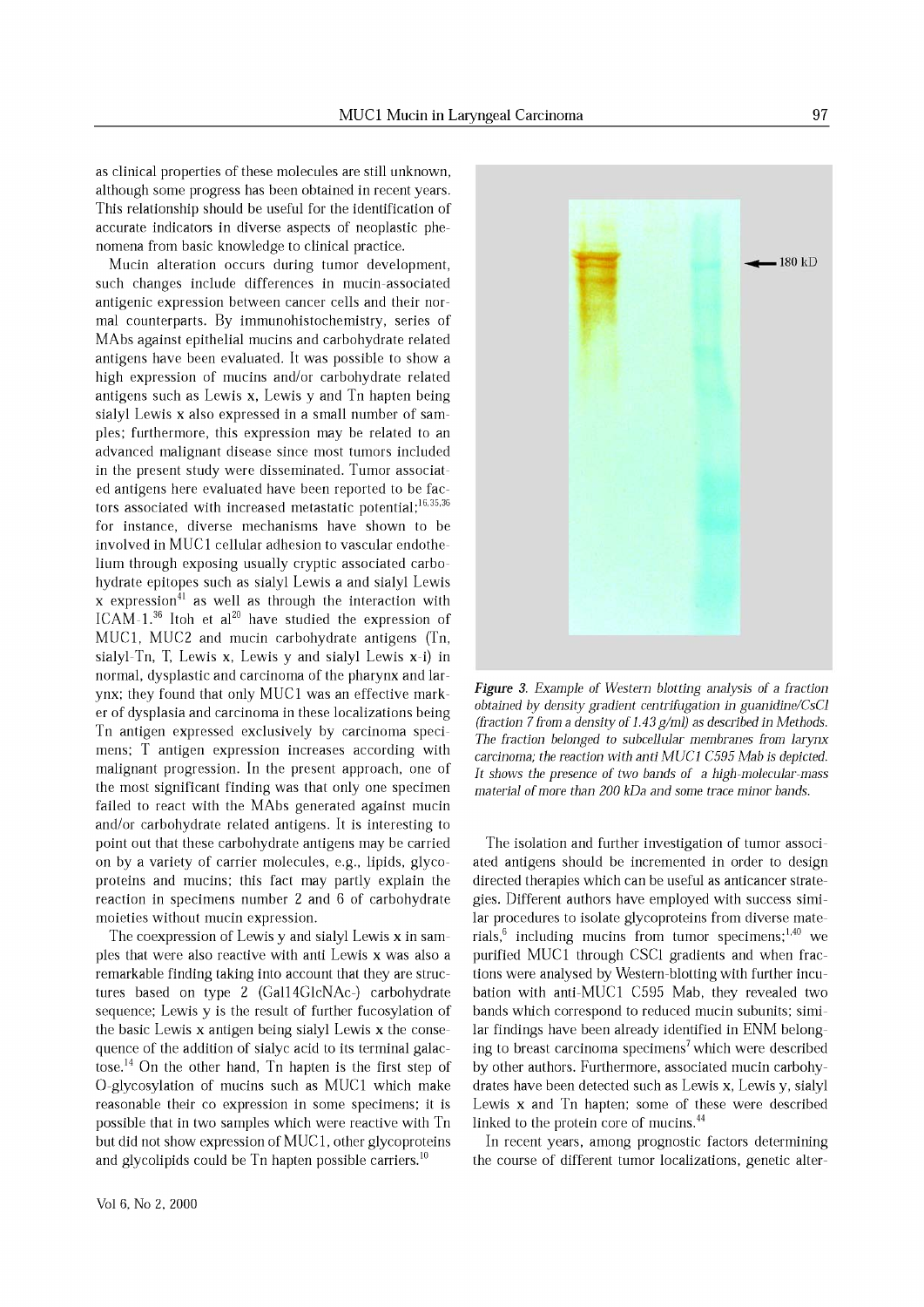ations such as those affecting p53 have been the focus of considerable interest; mutations in p53 result in the synthesis of a protein with longer half-life, which is immunohistochemically detectable.<sup>17</sup> Its routine clinical application is a promising field since p53 overexpression and tumor chemosensitivity has been emphasised by Bradford et al.<sup>3</sup> We have included  $p53$  which has been largely studied as a prognostic factor in laryngeal cancer with controversial significance about its reliability  $5$ . We found that all tumor samples expressed p53 being sporadically found in normal tissues; this would be in coincidence with data involving this molecule with the progression of malignant tumors, although its exact role has not been yet elucidated. Previous studies $^{26,29}$  have shown associations between high levels of p53 expression and advanced disease stage as well as metastatic tumor dissemination, although p53 over expression has been identified as an early event in the development of carcinoma of the larynx.<sup>9</sup> On the other hand, different efforts have been performed trying to establish p53 expression as a useful prognostic indicator but it does not appear to be of clinical value in this last aspect. <sup>37</sup>

Cytokeratins 8,18 and 19 that are normally expressed in head and neck tissue only in small amounts, become overexpressed in head and neck carcinoma; furthermore, cytokeratins 5/6 and 13 have been detected more frequently in metastatic squamous cell carcinoma than in the primary tumors.<sup>25,39</sup> The anticytokeratin MAb employed in the present research stains cytokeratins 5, 6, 8, 17 and 19; hence it is not surprising that all tumor specimens were reactive being normal samples sporadically positive stained; these differences may reflect neoplasic phenotypic changes involved in invasive, migrating and proliferative activities.

In the present study, we have generated information on antigenic expression of carcinoma of the larynx that could be used for active and passive immunotherapy. An additional goal of our research was to perform a routine procedure in larynx carcinoma which covered different programmed studies, favouring the detection and isolation of MUCI previously detected by immunohistochemistry.

## *Acknowledgements*

Thanks are expressed to Dr N. Hanai (Kyowa Hakko Tokyo Res. Lab., Tokyo, Japan) for the KM-93 and KM380 Mabs, to Prof. ]. Taylor-Papadimitriou (The Imperial Cancer Research Fund, Guy Hospital, London, UK) for HMFGI and HMFG2 MAbs, Dr P. Nielsen (School of Dentistry, Faculty of Health Sciences, Copenhagen, Denmark) for PANH2, PANH3 and PANH4 MAbs; to Dr E. Osinaga (Laboratorio de Oncologia Basica, Facultad de Medicina, Montevideo, Uruguay) for the 83D4 Mab developed by Dr C Roseto (Universite de Compiegne, France); to Dr CA Pereyra for providing patients'samples and to Dr. J Carri for encourage in photographical techniques.

## *References*

- *1.2Aksoy N, Corfield Ap, Paraskeva* C, *et a1.* Human intestinal mucin MUC2 in *in vitro* two adenoma-carcinoma sequences originated from a single benign colonic adenoma cell line: *In vitro evidence for the neotransformation.* 5th International Workshop on Carcinoma Associated Mucins, Cambridge, UK, 1998.
- *2.2Barnd DI, Lan M, Metzgar R, et al:* Specific, MHC-unrestricted recognition of tumor associated mucins by human cytotoxic T cells. Proc Nat! Acad Sci USA; 86:7159-7163,1989.
- *3.2 Bradford CR:* Predictive factors in head and neck cancer. Hemotol Oncol Clin North Am 13:777-785, 1999.
- *4.2 Brown A, Feizi* r *Gooi HC:* <sup>A</sup> monoclonal antibody against human colonic adenoma recognizes a difucosylated type-2 blood group chains. Biosci Rep 3:163-169,1983.
- *5.2Chiesa* F, *Mauri* S, *Tradati N, et al:* Surfing prognostic factors in head and neck cancer at the Millennium. Oral OncoI35:590- 596, 1999.
- *6.2Creeth JM, Ramakrishnan BhaskarK, et al:* The separation and characterization of bronchial glycoproteins by density-gradient methods. Biochem J 167:557-569, 1977.
- *7.2Croce MVPrice MR, Segal-Eiras A:* Expression of monoclonal antibody-defined antigens in fractions isolated from human breast carcinoma and patients' serum. Cancer Immunol Immunother; 40:132-137, 1995.
- *8.2Croce MV Colussi AG, Price M, et al:* A Immunohistopathological characterization of spontaneous metastases in a human lung mucoepidermoid adenocarcinoma (HLMC) xenograft. Pathol Oncol Res 4:259-266, 1998.
- *9.2 Dolcetti R, Doglioni* C, *Maestro R, et al:* A p53 over expression is an early event in the development of human squamous-cell carcinoma of the larynx: genetic and prognostic implications. Int J Cancer 52:178-182,1992.
- *1O.2Federicj MF, Kudryashov, Saigo PE, et al:* Selection of carbohydrate antigens in human epithelial ovarian cancers for immunotherapy: serous and mucinous tumors exhibit distinctive patterns of expression. Int J Cancer 81:193-198, 1999.
- I *J.2Feickert Hf, Anger BR, Cordon-Cardo, et al:* Cell-surface antigens of human lung tumors detected by mouse monoclonal antibodies: definition of blood-group- and non-blood-grouprelated antigenic systems. Int J Cancer: 46:1007-1013, 1990.
- I 2.2 *Gendler Sf, Taylor-Papadimitriou f, Duhig T, et al:* A highly immunogenic region of human polymorphic mucin expressed by carcinomas is made up of tandem repeats. J Bioi Chern 263:12820-12823,1988.
- *13.2Gendler Sf, Spicer AP:* Epithelial mucin genes: Annu Rev Physiol 57:607-634, 1995.
- *14.2 Hakomori* S; *Nudelman E, Levery SB, et al:* Novel fucolipids accumulating in human adenocarcinoma: I. Glycolipids with dior trifucosylated type 2 chain, J Bioi Chern 259:4672-4680,1984,
- 15.<sup>2</sup> Hanai N, Shitara K, Yoshida H: Generation of monoclonal antibodies against human lung squamous cell carcinoma and adenocarcinoma using mice rendered tolerant to normal human lung. Cancer Res 46:4438-4443, 1986.
- *16.2Hilkensf, LigtenbergJI, Vos HI, et al:* Cell membrane-associated mucins and their adhesion-modulating property. Trends Biochem Sci 17:359-363, 1992.
- *17.2 Hurlimann f, Saraga EP* Expression of p53 protein in gastric carcinomas. Am J Surg PathoI18:1247-1253, 1994.
- 18.2 International Union Against Cancer (UICC) Classification of Malignant Tumors. Ed. L.H. Sobin and Ch. Wittekind, 5<sup>th</sup> edition, New York, 1997.